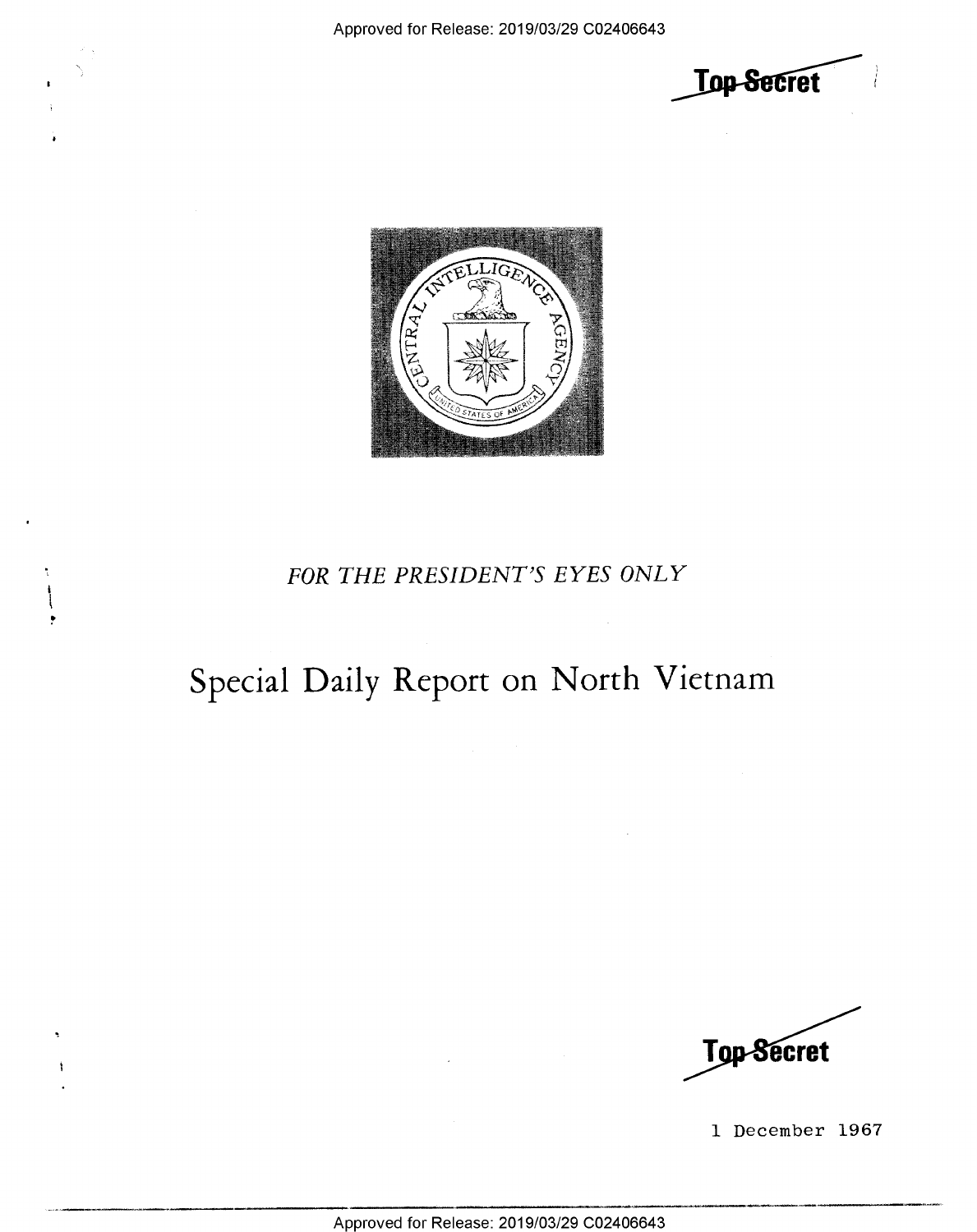$\sqrt{3.5(c)}$ 

#### Special Daily Report on North Vietnam for the President's Eyes Only

1 December 1967

#### I, NOTES ON THE SITUATION



.<br>International control and control and the state of the control of the state of the state of the state of the Approved for Release: 2019/03/29 C02406643

TOP SECRET  $3.5(c)$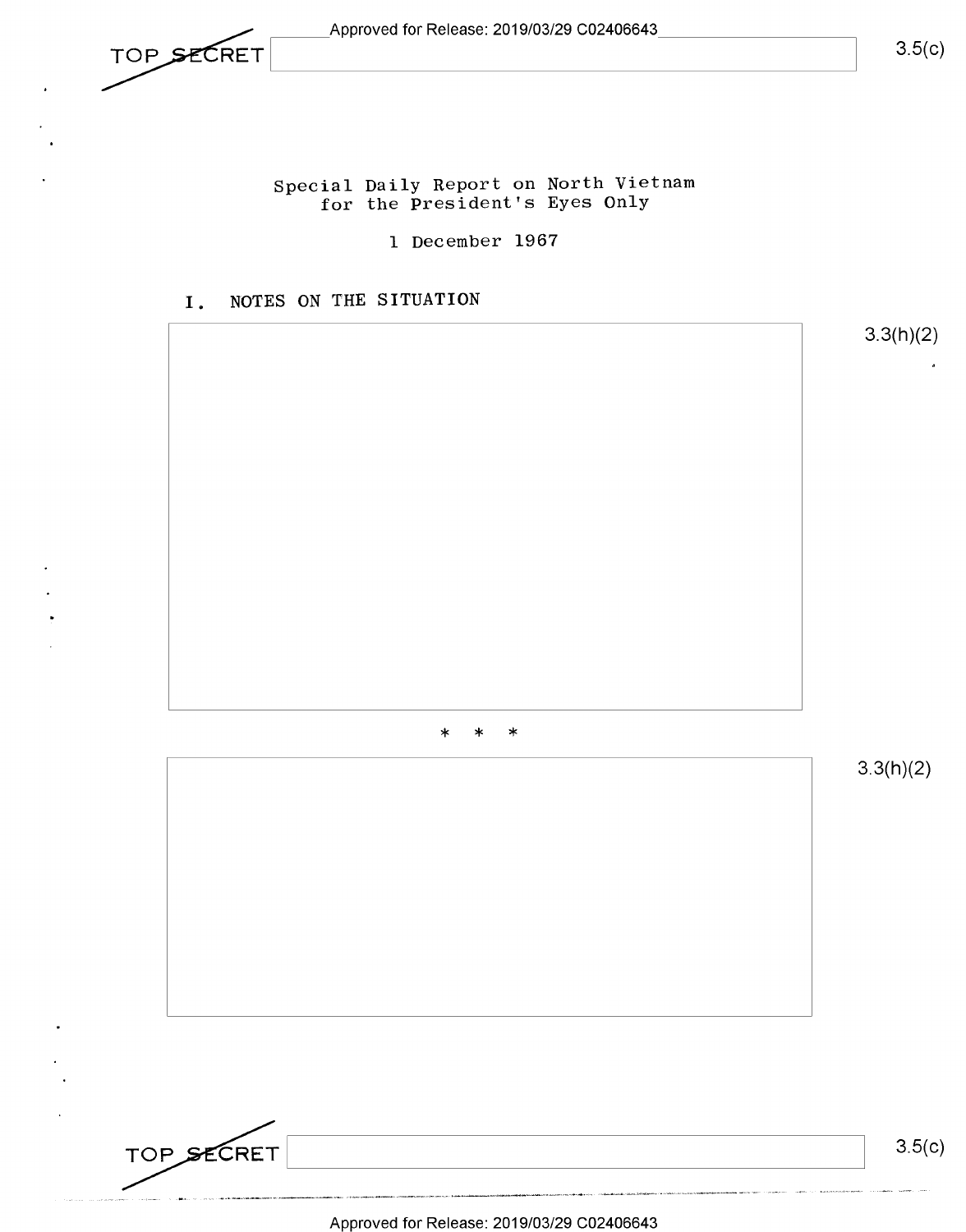Approved for Release: 2019/03/29 C02406643

 $3.5(c)$ 

 $3.33($ h $)(2)$ 

3.3(h)(2)

#### \* \* \*

French Journalists' Impressions of Hanoi: The French News Agency correspondent in Vientiane has told US officials that French TV journalist Francois Chalais, who recently returned from North Vietnam, had gone to Hanoi seeking only the sensational. The thesis of his 22 December French TV presentation is said to be that military damage to North Vietnam is slight because bombs are not hitting military tar-<br>gets. Chalais' camera crew reportedly photographe Chalais' camera crew reportedly photographed the aftermath of the bombing of a "defenseless" village, the destruction of a Catholic church, and the use of antipersonnel pellet bombs.

Pro-Communist French journalist Gerard Chaliand, who left Hanoi on 10 November, had a different impression of the North Vietnamese capital, according to the correspondent in Vientiane. Chaliand concluded that North Vietnamese agriculture had not been extensively impaired but that the bombing had seriously affected military installations, transport, and industry. The journalist had "considerable doubts" about the ability of the North Vietnamese population to continue resistance.

 $-2-$ 

TOP SECRET

.<br>Notable to an anti-department of the set of the construction of the set of the set of

TOP SECRET

 $3.5(c)$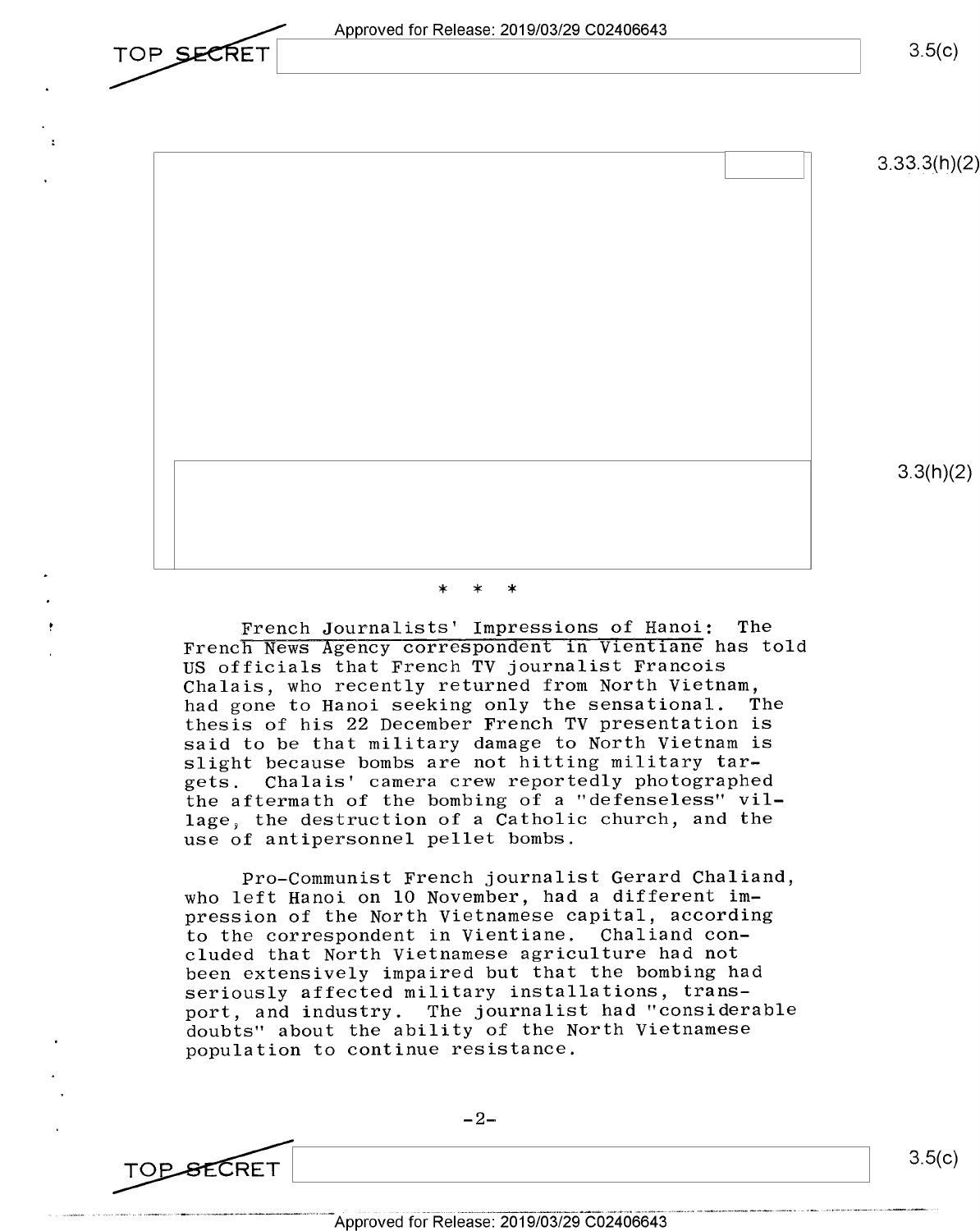Approved for Release: 2019/03/29 C02406643 TOP RETFIII 3\_5(C)



\* \* >i<

## II. NORTH VIETNAMESE REFLECTIONS OF US POLITICAL ATTITUDES ON THE WAR

Hanoi on McNamara: A Hanoi International Serv-<br>ice broadcast in English yesterday asserts that the<br>reported "dismissal" of Defense Secretary McNamara<br>is "another proof of the deadlock" of the US Govern-<br>ment's war strategy as well as "a setback for the whole Johnson clique<br>in their obdurate pursuance of the war of aggression in Vietnam." The broadcast also claims that McNamara's<br>departure will make the picture of the "US war"<br>gloomier than ever. The broadcast closes by stating<br>that the Hanoi army daily Quan Doi Nhan Dan has pre-<br>dicted that wh

\* >k \*

Stokely in Denmark: According to a report from<br>the US Embassy in Copenhagen, Stokely Carmichael<br>briefly attended the tenth open session of the<br>Bertrand Russell War Crimes Tribunal on 29 November.<br>He was reportedly warmly w

 $\overline{O}$  TOP SECRET  $\begin{bmatrix} 3.5(c) \\ 3.5(c) \end{bmatrix}$ 

 $-3-$